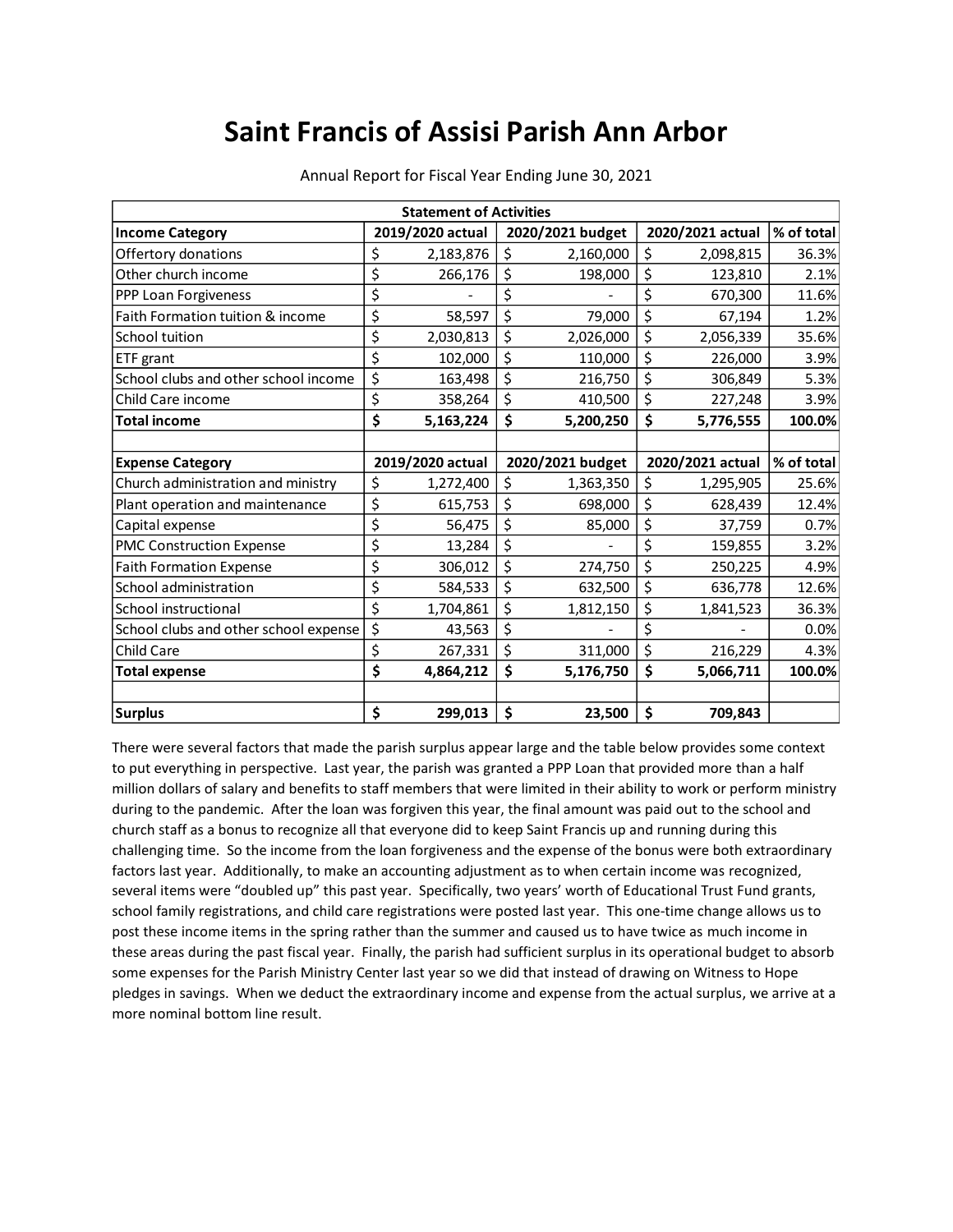| Total Surplus driven by special events     | <b>Type</b> | Ş | 709,843    |
|--------------------------------------------|-------------|---|------------|
| <b>PPP Loan Forgiveness</b>                | lincome     |   | (670, 300) |
| 2xETF grants                               | lincome     |   | (116,000)  |
| 2xES registration                          | lincome     |   | (85, 850)  |
| 2xCC registration                          | lincome     |   | (8, 320)   |
| PMC expenses absorbed                      | expense     |   | 159,855    |
| Staff bonus paid                           | expense     |   | 102,450    |
|                                            |             |   |            |
| Parish Surplus adjusted for special events |             |   | 91,678     |

The Statement of Financial Position summarizes what is owned and owed by the parish. The biggest areas of growth in parish assets were from the market performance on the Educational Trust Fund and from payment of Witness to Hope pledges (thank you!). The biggest reduction in parish liability was when the PPP was forgiven.

| <b>Balance as of:</b>                             | 7/1/2020        |    | 6/30/2021 | Annual change    |
|---------------------------------------------------|-----------------|----|-----------|------------------|
| Local checking and savings accounts               | \$<br>159,846   | \$ | 211,804   | \$<br>51,958     |
| Diocesan savings                                  | \$<br>1,733,813 | \$ | 1,730,229 | \$<br>(3,584)    |
| School Development Fund                           | \$<br>149,364   | \$ | 136,427   | \$<br>(12, 937)  |
| Hopes and Dreams Tuition Assistance Fund          | \$<br>496,082   | \$ | 456,580   | \$<br>(39, 502)  |
| Other endowed scholarships                        | \$<br>95,247    | \$ | 94,805    | \$<br>(442)      |
| School clubs                                      | \$<br>195,807   | \$ | 203,568   | \$<br>7,761      |
| Witness to Hope Fund                              | \$<br>2,909,480 | \$ | 3,842,070 | \$<br>932,590    |
| Saint Vincent de Paul Fund                        | \$<br>49,050    | \$ | 61,840    | \$<br>12,789     |
| <b>Educational Trust Fund</b>                     | \$<br>2,548,849 | \$ | 2,923,379 | \$<br>374,530    |
| <b>Total Assets (Local and Diocesan Savings)</b>  | \$<br>8,337,537 | Ś  | 9,660,701 | \$<br>1,323,164  |
|                                                   |                 |    |           |                  |
| Balance as of:                                    | 7/1/2020        |    | 6/30/2021 | Annual change    |
| Accounts Payable and other short term liabilities | \$<br>221,774   | \$ | 267,119   | \$<br>45,345     |
| PPP Loan                                          | \$<br>670,300   | \$ |           | \$<br>(670, 300) |
| Deferred revenue and other liabilities            | \$<br>94,642    | \$ | 35,803    | \$<br>(58, 839)  |
| <b>Total Liabilities</b>                          | \$<br>986,716   | \$ | 302,922   | \$<br>(683, 794) |
|                                                   |                 |    |           |                  |
| <b>Net Assets</b>                                 | \$<br>7,350,822 | \$ | 9,357,779 | \$<br>2,006,958  |
|                                                   |                 |    |           |                  |
| <b>Total Liabilities plus Net Assets</b>          | \$<br>8,337,537 | Ś  | 9,660,701 | \$<br>1,323,164  |

The table below summarizes the income and expense for next year's budget. Staff salaries were given a generous increase this year and the parish will absorb increases in health insurance costs while school and child care tuition were not changed from last year. Robust enrollment at all levels from Pre-K through 8th grade will be a significant driver in the educational expense budget. The most noteworthy difference in the budget for this fiscal year is the treatment of the Parish Ministry Center construction project. Witness to Hope pledges that have been accruing more than 2% annual interest over the last few years will now be brought back to the parish as income to support the project (along with the sale of the house the parish owned on East Stadium Boulevard). This will technically put the parish budget at a significant deficit which will be filled with parish savings from the budget surpluses. After accounting for the impact of the savings, the more modest operating budget surplus is sufficient to meet the ministry needs of the parish, build the long-awaited ministry center, and support some much needed capital repairs.